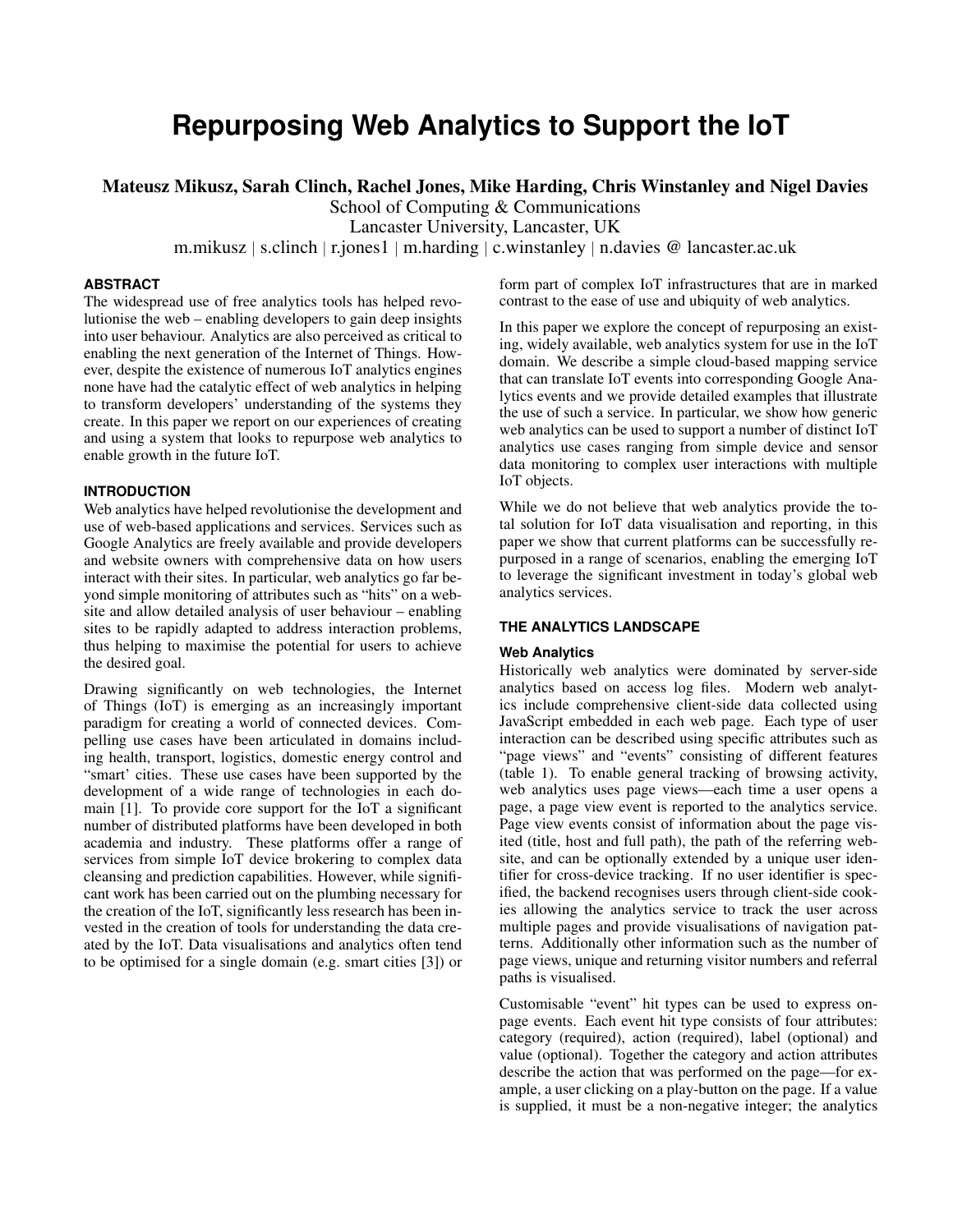backend dynamically generates appropriate graph visualisations for incoming values and displays the number of incoming events in an overview. Users can filter for specific categories, actions and labels and specify goals to be met based on the value attribute.

Client-side analytics data is typically communicated to a cloud-based analytics service using a protocol such as the Universal Measurement Protocol (UMP) [\[6\]](#page-6-2). In addition to events and page views, UMP supports an additional set of hit types for mobile applications, e-commerce systems, and social interactions, and can be extended using custom dimensions and metrics.

#### **IoT Analytics**

Much of the value of the Internet of Things is expected to be derived from the capture and analysis of data from embedded sensors. In the commercial world IoT applications often represent complex, end-to-end vertical systems that integrate both hardware and software components in domains such as transport, industrial automation and smart cities [\[1,](#page-6-0) [7\]](#page-6-3).

Enterprise cloud-based IoT platforms such as Mnubo (**[http://mnubo](http://mnubo.com/)***.***com/**), SAP IoT Solutions (**http://go***.***sap***.***[com/solution/internet-of-things](http://go.sap.com/solution/internet-of-things.html)***.***html**) and Thingworx (**[http://www](http://www.thingworx.com/)***.***thingworx***.***com/**) aim to ease development and deployment by reducing the complexity, time and cost required to implement IoT applications, providing off-the-shelf services including data storage, machine learning and data analytics. However, in contrast to web analytics, analytics for the IoT is a heavily fragmented market place with a large number of players offering a diverse set of capabilities. Several stateof-the-art IoT cloud platforms such as AGT (**[https:](https://www.agtinternational.com/iot-analytics/iot-analytics/iota-agts-iot-analytics-platform/) //www***.***agtinternational***.***[com/iot-analytics/iot-](https://www.agtinternational.com/iot-analytics/iot-analytics/iota-agts-iot-analytics-platform/)**

**[analytics/iota-agts-iot-analytics-platform/](https://www.agtinternational.com/iot-analytics/iot-analytics/iota-agts-iot-analytics-platform/)**) provide integrated IoT analytics capabilities but these are typically closed systems. Platforms such as ParStream (**https://www***.***parstream***.***[com/product/](https://www.parstream.com/product/)**) provide analytics for IoT applications but require developers to integrate with proprietary data storage to generate analytics over incoming data streams. Similarly, Intel's IoT Cloud Analytics (**[https://software](https://software.intel.com/en-us/iot)***.***intel***.***com/en-us/iot**) platform is compatible with Intel accredited IoT devices (i.e. sensors) and agents.

In addition to general IoT analytics platforms, researchers have also developed analytics tools for specific domains. For example, for signage analytics and audience measurement Intel's AIM suite (**[https://aimsuite](https://aimsuite.intel.com/)***.***intel***.***com/**) provides a visual analytics tool for realtime audience tracking capturing both demographics and behaviour. A similar system by IBM enables the creation of behaviour analysis reports for people inside buildings or public spaces [\[8\]](#page-6-4). In domains such as smart cities researchers have created visualisations that enable the public to understand the flow of information within their city [\[3\]](#page-6-1).

#### **Analysis**

There are marked differences between the web and IoT analytics landscapes. In the former there is a dominant player

<span id="page-1-0"></span>

Figure 1: Pheme architecture diagram.

with a freely available offering used by over 60% of the Fortune 500 websites regardless of their application domain (e.g. e-commerce, blogs, news sites). The development overhead for incorporating analytics into a website is very low and most developers are familiar with the steps required. Moreover, understanding the basic analytics provided is easy and there exists a large community of specialists able to provide more detailed analysis. In contrast, the IoT domain is characterised by complex platform and analytics offerings and as a result many developers end up developing their own analytics dashboards using visualisation toolkits such as D3.js (**[d3js](d3js.org)***.***org**). The emergence of research into pervasive analytics (e.g. [\[2\]](#page-6-5)) and analytics for the IoT [\[5\]](#page-6-6) demonstrates new application domains for data analytics but has not explored the repurposing of an existing web analytics system to provide the necessary capabilities.

In this paper we consider whether existing web analytics services can be repurposed to support a reasonable subset of IoT application domains and associated analytics requirements. If such repurposing can be shown to be viable then IoT developers could benefit from an existing analytics platform that can clearly operate at global scale, has a low barrier to entry, and brings a large user base that understands how to use the tools and interpret the results. Perhaps more critically, such an approach would lay the foundation for the development of tools to explore user interaction with the IoT. As such our work is designed to help accelerate the adoption of the IoT through the use of web technologies and builds on a significant body of research on systems such as Cooltown [\[10\]](#page-6-7) that explored the integration of web technologies with people, places and things in the physical world and that continues to have significant traction in the community [\[11\]](#page-6-8).

## **PHEME: AN ANALYTICS REPURPOSING SERVICE**

#### **Overview**

We have designed and developed a cloud-based service, Pheme, that allows existing web analytics systems to be repurposed for data collection in the IoT. Our architecture consists of four components (Figure [1\)](#page-1-0): an *Import* module, a *preprocessing and data integration* module, a *visualisation and reporting* engine, and an *Export* module.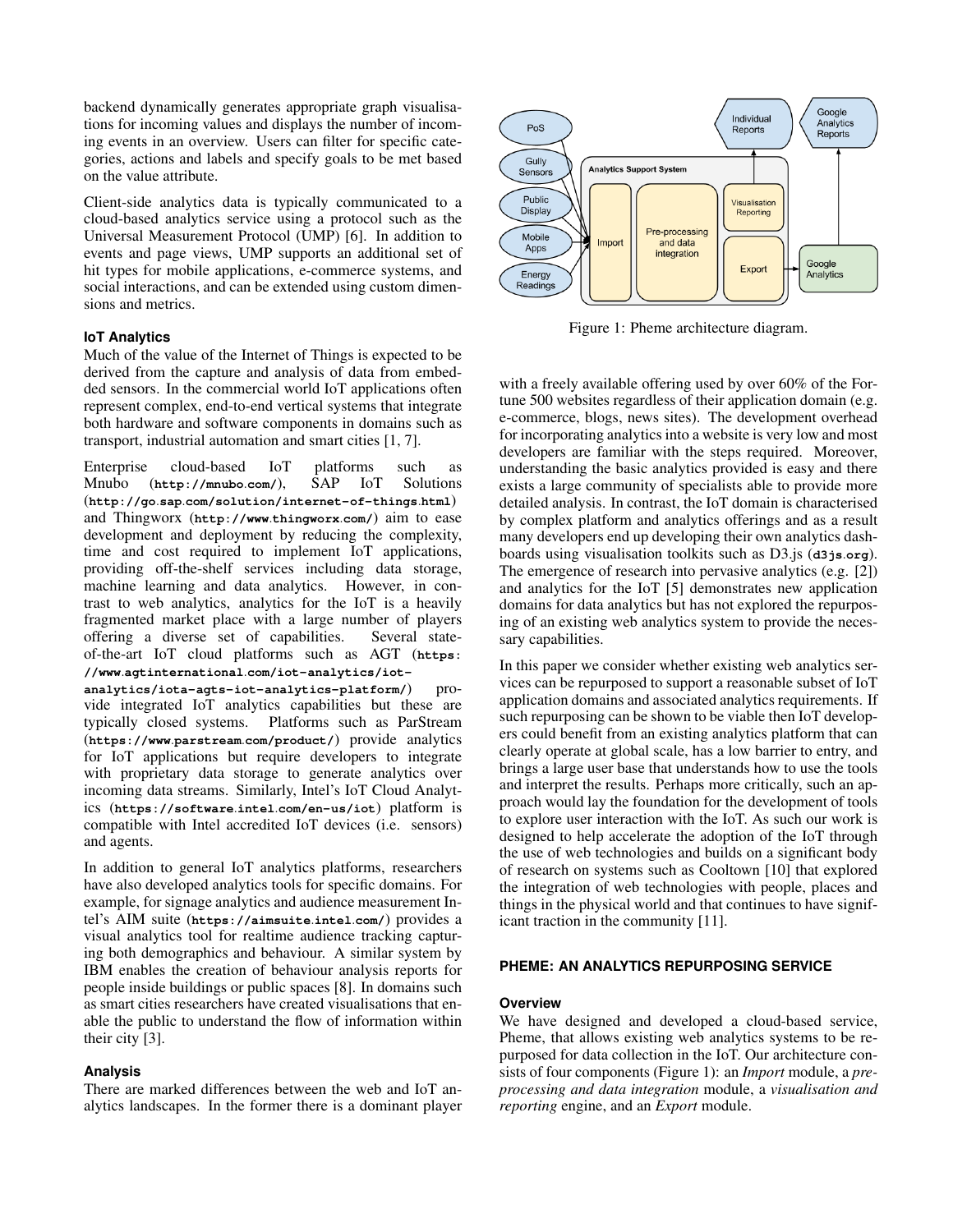<span id="page-2-0"></span>

| Page Views                         | Events                          |
|------------------------------------|---------------------------------|
| Time on site                       | Category, action, label, value  |
| Bounce rate                        | Grouping across attributes      |
| <b>Funnels</b>                     | Non-negative integer values     |
| Entry & exit points                | Graphs visualisation for values |
| Content                            | Link events to pages            |
| Heirarchical URI / drill down      |                                 |
| Value is 1                         |                                 |
| Referrer                           |                                 |
| Graph visualisation for page views |                                 |
| User ID, Time                      |                                 |

Table 1: Comparison of features provided by Google Analytics when using Page View and Event hit types.

The flow of data through Pheme is as follows. Client devices and sensors report their data to the *Import* module using an extension to UMP that provides a richer set of data types for describing interaction with IoT components. In common with most web analytics systems, in order to correctly associate incoming data with user accounts every UMP message must include a tracking ID obtained from Pheme through a simple user interface.

Each incoming dataset triggers *pre-processing and data integration* modules that parse incoming data, creating objects for use by other components of the system (e.g. for data validation or filtering). A modular design allows Pheme to be extended with additional pre-processors at any time; for example, modules may be written to fuse datasets from multiple data sources, enable cross-device analytics or enrich datasets based on historical data.

Following pre-processing and integration, data may then be automatically exported and injected into third-party analytics engines (e.g. Google Analytics). The *Export* component allows developers to plug in multiple "injectors"—each of which provides a specific mapping to make the data compatible with a third-party service. Since each user may have multiple tracking instances with unique tracking IDs registered to Pheme, each instance can be associated with one or more injectors. For example, multiple injectors representing different mappings can be used to provide support for different reporting requirements simultaneously.

Finally, if the third-party web analytics service does not provide sufficient visualisations and reporting, the data may be fed to Pheme's *visualisation and reporting* engine to provide specific extensions to visualise the pre-processed data. In this way we utilise existing web analytics reporting tools but can also support custom IoT-specific reporting as needed.

## **Implementation**

Pheme is implemented in Python on the Google AppEngine cloud service. The import module provides a RESTful API that accepts extended UMP data. Different event and reporting types are distinguished using specific UMP attributes—all events are reported to a single API.

The pre-processing and export of data is implemented through provision of a set of injectors. Registering new map-

pings with the system consists of creating a new Python class in the backend by inheriting from provided base classes and simply writing the mapping. For the end user, we offer a user interface to set up their own tracking IDs and to configure each ID with appropriate injectors. During this assignment users can provide a third-party tracking ID (e.g. for Google Web Analytics) to be used for every dataset injected to the service. Two injectors are currently supported. The "Datastore Injector" writes each dataset to a local datastore within Pheme. The "Google Analytics Injector" maps datasets to web analytics terminology and pushes these in real-time to Google Analytics using vanilla UMP. Injector assignments can be removed by the user. For example, removing the Datastore Injector will turn Pheme into a simple analytics mapping proxy and prevent it from storing the raw data.

To allow easy integration into existing IoT deployments, we provide client libraries for Python 2.7 and 3, PHP, and JavaScript. These libraries provide a common set of event types and methods for reporting to Pheme.

As an example, for analytics tracking in Python, the library is first initialised by providing a unique tracking ID (previously registered with the system using the backend UI): analytics = IoTAnalytics('tracking id'). The library then generates a client UUID to be included with each request; optionally, this ID may be overwritten by the user to, for example, track corresponding values across multiple devices and sensors.

In order to submit relevant data, for example, to track specific content, the "track page view" method can be used to provide parameters about the document: track pageview(location, host, path, title, description, id, hash). Alternatively, users may use the event type to track sensor values: track\_event(category, action, value, label). Choosing the correct method and attributes is important to achieving the right mappings and reporting (described in more detail later).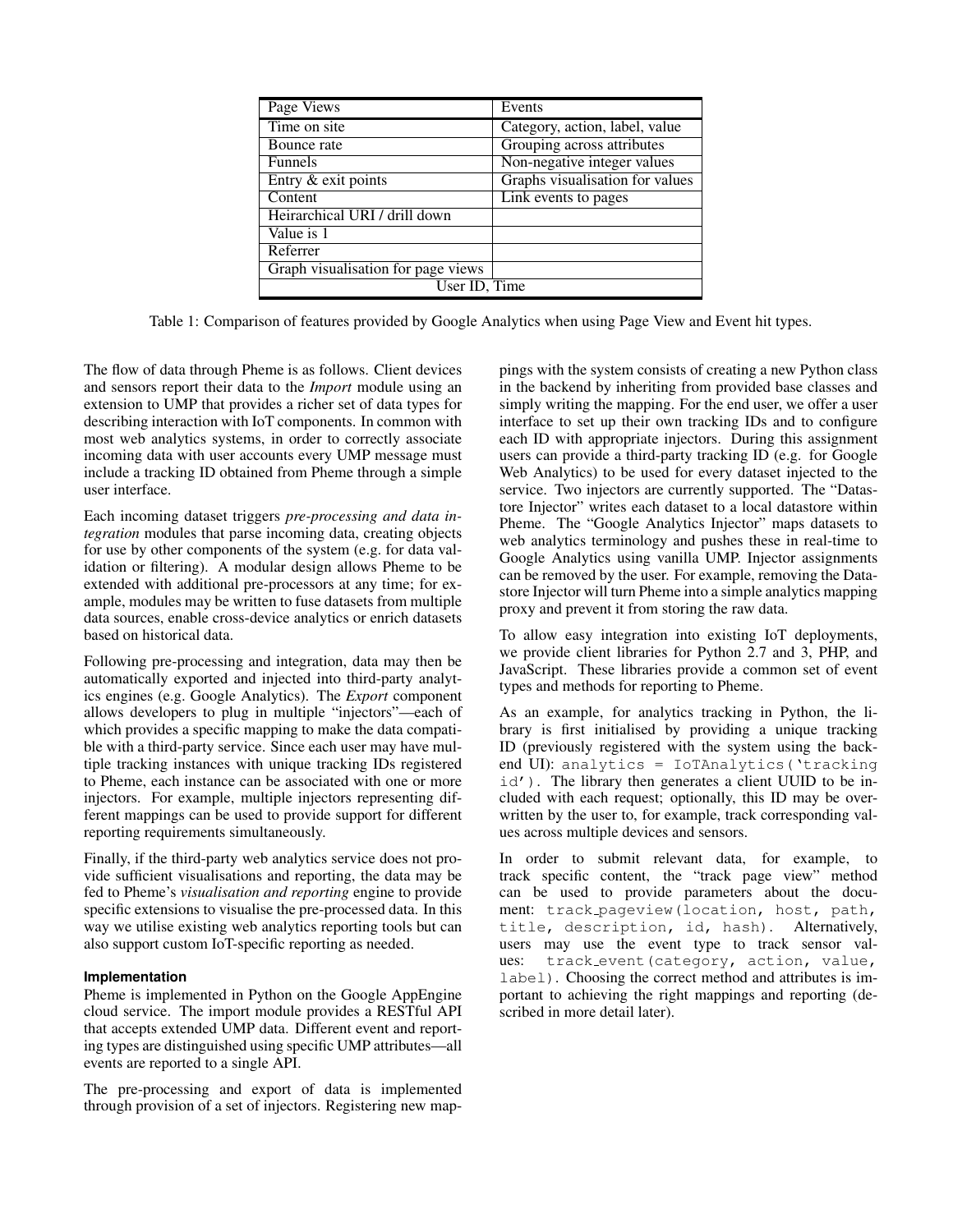## **CASE STUDIES OF USE**

We have used our generalised mapping service to support analytics in four distinct IoT application domains.

#### **IoT Energy Sensors**

Our first example focuses on the use of web analytics to provide visualisation of IoT energy sensors used in domestic energy consumption research. While smart meters can provide an overall measure of the power consumption of a household, fine-grained insight into energy use requires the deployment of multiple sensors – ideally one for each plug in a household. The researchers we collaborated with wished to have an analytics system that supported a range of sensor types, named groups of sensors, and fault monitoring. The Plugwise domestic energy sensors used transmit readings wirelessly to a gateway device in each household; this gateway was modified to include calls to Pheme's client library that reported each sensor reading.

Each sensor reading consists of a MAC address, userspecified sensor name, a timestamp, and the current power consumption (a float value). For analytics provision, these sensor readings must be mapped onto appropriate Google Analytics parameters. One possibility would be for each sensor reading to be mapped onto one "page view". This would allow tracking of whether sensors are "alive" and reporting values, but the values themselves would not be expressed through this type. Instead we use the "event" type with its user-defined attributes: *category*, *action*, *label* and *value*.

We map each sensor's MAC address to the *client ID* attribute. In this way the number of sensors reporting to the analytics backend maps directly to the number of "active users on site". Each user-specified sensor name is mapped to the *label* attribute such that the Google Analytics backend represents each sensor appears under a friendly name for easy navigation. To report sensor readings themselves we map reported power consumption onto the *value* attribute. However, since Google Analytics only allows positive integer values for this attribute, Pheme scales and rounds float values. Sensors are grouped using *category* value; for example, categories such as "bedroom" and "kitchen" can allow the user to view the cumulative power consumption in these rooms.

This mapping provides simple yet useful analytics features for researchers with support for real-time and historical viewing of sensor data. Users can easily determine whether all sensors are reporting through the total number of "active users on site". Each of the event values can be directly viewed to, for example, determine the cumulated energy consumption for a given time frame. Erroneous sensor readings can be automatically detected in the analytics service by specifying and checking progress against goals for incoming event values.

#### **IoT Cloud Data Services**

A common IoT use case involves adding value to sensor data through additional (cloud-based) processing; for example, data cleansing or combination of multiple data sources and historic traces in order to predict future sensor states. In this example we focus on the use of analytics to provide insights into a system designed to report current and predicted future states of IoT sensors.

Our use case focuses on environmental monitoring, in particular the monitoring and prediction of river water levels. We wanted to provide an analytics service that provided a view on the data being produced by river level sensors and the activities of a custom IoT hub that provided a prediction capability for these sensors. In particular, we needed to support threshold monitoring of sensor values, spatial and temporal reporting and fault monitoring.

Where the previous use case focussed on raw sensor data as input to the analytics service, here the problem centres on understanding processed IoT data using analytics. For this reason, the analytics library was integrated directly into the prediction hub. Rather than have each each sensor separately report raw data, each time a new prediction is generated, the hub reports to Pheme with the predicted sensor state.

We again reported sensor readings and predictions as *events* rather than page views. In contrast to the previous example we chose to map river names to the *category* attribute, sensor identifiers to the *label* attribute, and predictions as *action*s. This enabled us to use the *client ID* to report the hub producing the prediction, and to allow filtering of predictions for specific rivers and sensors. This mapping gives an insight into the overall number of predictions (expressed as "active users on site") created in a specified time frame. River levels themselves are mapped onto the event's *value* attribute—enabling Google Analytics to compute an average values and graph visualisations; scaling was again used to overcome the limitation of only being able to report integer values.

A common feature of web analytics is the geographic mapping of requests based on IP. At present, manipulation of the location attribute for requests is not supported through UMP. Proxying can allow the IP address to be set in order to generate a location, but the accuracy of the reverse IP lookup is likely to be poor and in many cases a sensor's location is known or measured by the sensor itself. In order to address this, our extended UMP includes attributes for latitude and longitude. A custom visualisation on our analytics backend maps out the sensor data based on these additional attributes.

#### **Sign Analytics**

While our first two use cases focused on traditional IoT analytics we now explore the use of Pheme to support reporting of both IoT analytics and user engagement. Our example is based on the increasingly pervasive digital signs that illustrate the way in which the presence of IoT devices can change how people engage with space. Analytics offer value to sign owners by providing insights into the operation and success of a deployment (e.g. content shown, level of audience engagement).

We have operated a campus-wide signage network for over ten years and in this use case we describe how we have exploited web analytics to provide simple signage analytics to report faults, content impressions, and user interactions. By integrating Pheme's client library calls into existing open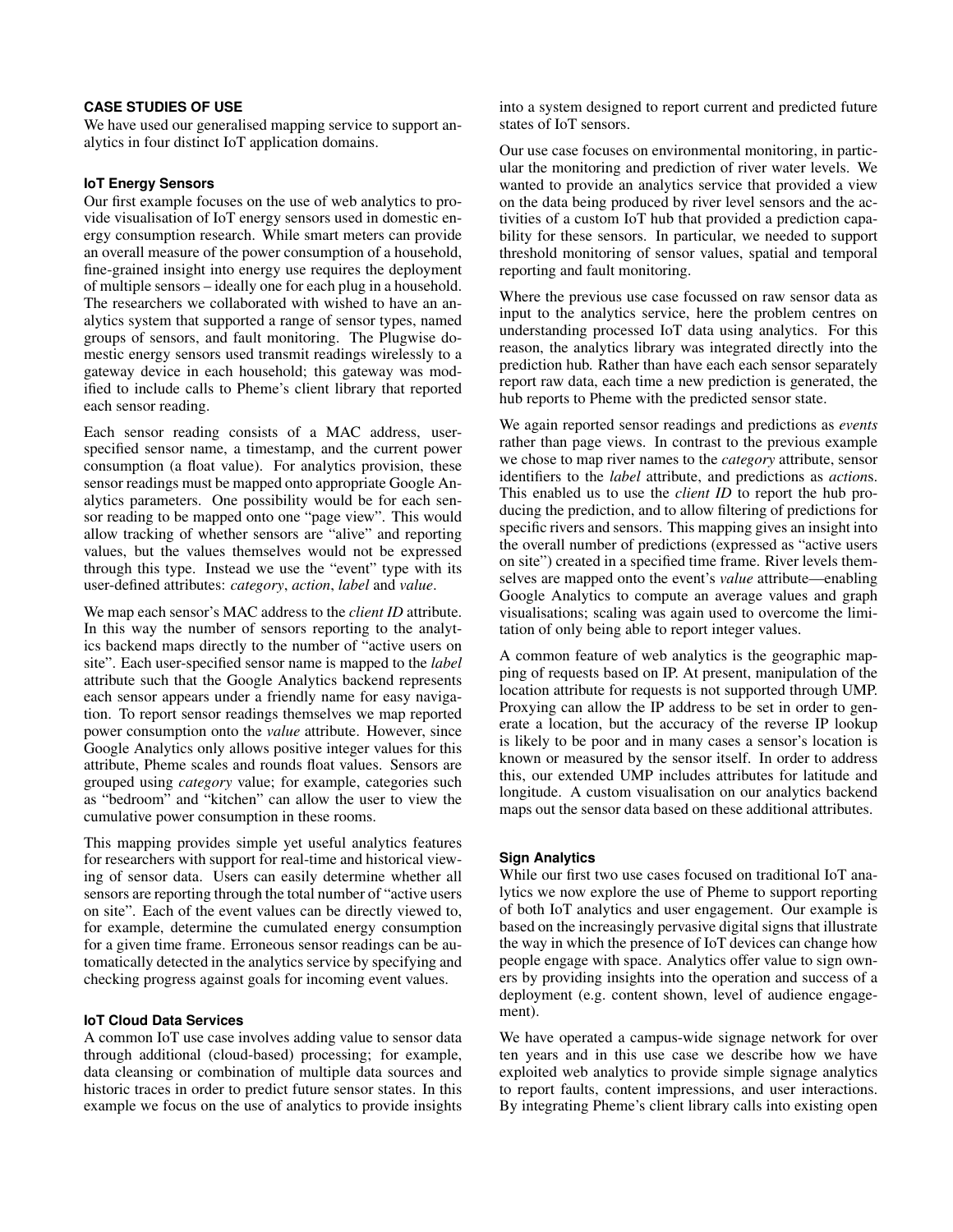<span id="page-4-0"></span>

Figure 2: Using Google Analytics for visualising currently played content items on digital signs.

source signage software, we developed a sign analytics system to monitor a campus deployment of approximately 30 displays [\[4\]](#page-6-9).

To describe content shown on a display, we report each transition of a content item onto the display as a *page view* for that item. This enables Google Analytics to report the typical content duration for media (across a deployment or single sign), as shown in Figure [2.](#page-4-0) In addition, *user funnels* can be used to visualise content change patterns (for example, identifying when display owners typically create a schedule in which a specific content item is always followed by another specific item).

Video analytics are a useful tool to understanding the real impact of displays (for example, to count the number of people looking at a display) and can be implemented using relatively simple image processing software (e.g. OpenCV). We identified two approaches to handling this data. In the first, each passerby looking at a display is classed as one "page view". Arguably the most natural mapping, this means that reports of "active users" directly correlate to people currently observing the screen. However, this approach makes it impossible to simultaneously report content changes as page views. The second approach instead reports face counts as custom events, thereby maintaining compatibility with the previously described technique of reporting content using page views. Our implementation uses this second approach, which also offers the potential for additional reporting (e.g. of demographics, gesture patterns) through the addition of new event categories.

To understand the pattern of content shown on a display, and to provide support for monitoring and reporting, it is necessary to make displays visible as first class entities in the analytics reporting tools. However, in most web analytics platforms users generating the hit data are typically anonymised and invisible, meaning that the origin of a request (i.e. the display) would not be visible in our display analytics. To overcome this, we introduce an additional mapping from display name to the *referrer* attribute. Each display is additionally mapped as a *user* and *client ID* in the analytics backend meaning that the "total number of (active) users" correlates to the count of distinct displays, and the number of *unique visitors* to the number of (active) displays.

For additional reporting we use custom events for information such as the physical power state of the signs. Combining this physical power state information with page views within Pheme can lead to a more reliable page count (e.g. "only report page views if the display is turned on").

Finally, we note that the use of "goals" can provide automated monitoring. For example, setting goals for page view counts can automatically identify whether content item has been shown the expected number of times.

#### **Multi-Device Interaction**

As the IoT becomes more pervasive, user interaction with the IoT will span not one but many devices. Analytics provide an opportunity to understand the relationships between interactions with multiple distinct IoT devices. Our final use case focuses on how users engage with multi-screen ecosystems, and how attention flows transfer between devices during those engagements.

To explore multi-device engagement monitoring we created a system called ENGAGE [\[9\]](#page-6-10) that provides a set of independent *engagement sensors*. We equipped laptops and digital signs with web cameras and OpenCV face counters to determine the level of user engagement. For engagement monitoring of smartphones we developed a simple simple background application. We integrated these ENGAGE tools with Pheme for basic reporting capabilities. Each device reported the face count, interaction or content change using an extended UMP hit type "device interaction" consisting of the application or content name, path, device type, user ID, type of interaction ("touch" or "move") and the physical state of the device (whether the screen was turned on).

We generated a mapping for the translation of multi-device engagement flow events to traditional web-analytics terminology. First, to support cross-device tracking of the same individual, a unique user ID was shared accross devices and mapped onto both the *user ID* and *referrer* attribute of Google Analytics. Thus, current engagements correlate directly to one session and can be retrieved as "session time." Second, we mapped engagement and interaction with devices and applications as *page views*. This enables us to take advantage of the "user funnel" created automatically by Google Analtyics for visualising cross-device interaction patterns.

Within the page view model, we composed the content URI using a hierarchical scheme (device\_type/application\_name/content thus allowing "content drilldown": users could first look at all device types in general, having the option to drill down into more detail. New device types can be dynamically created and reported to the analytics backend without any further mapping rules. Although not currently pushed to Google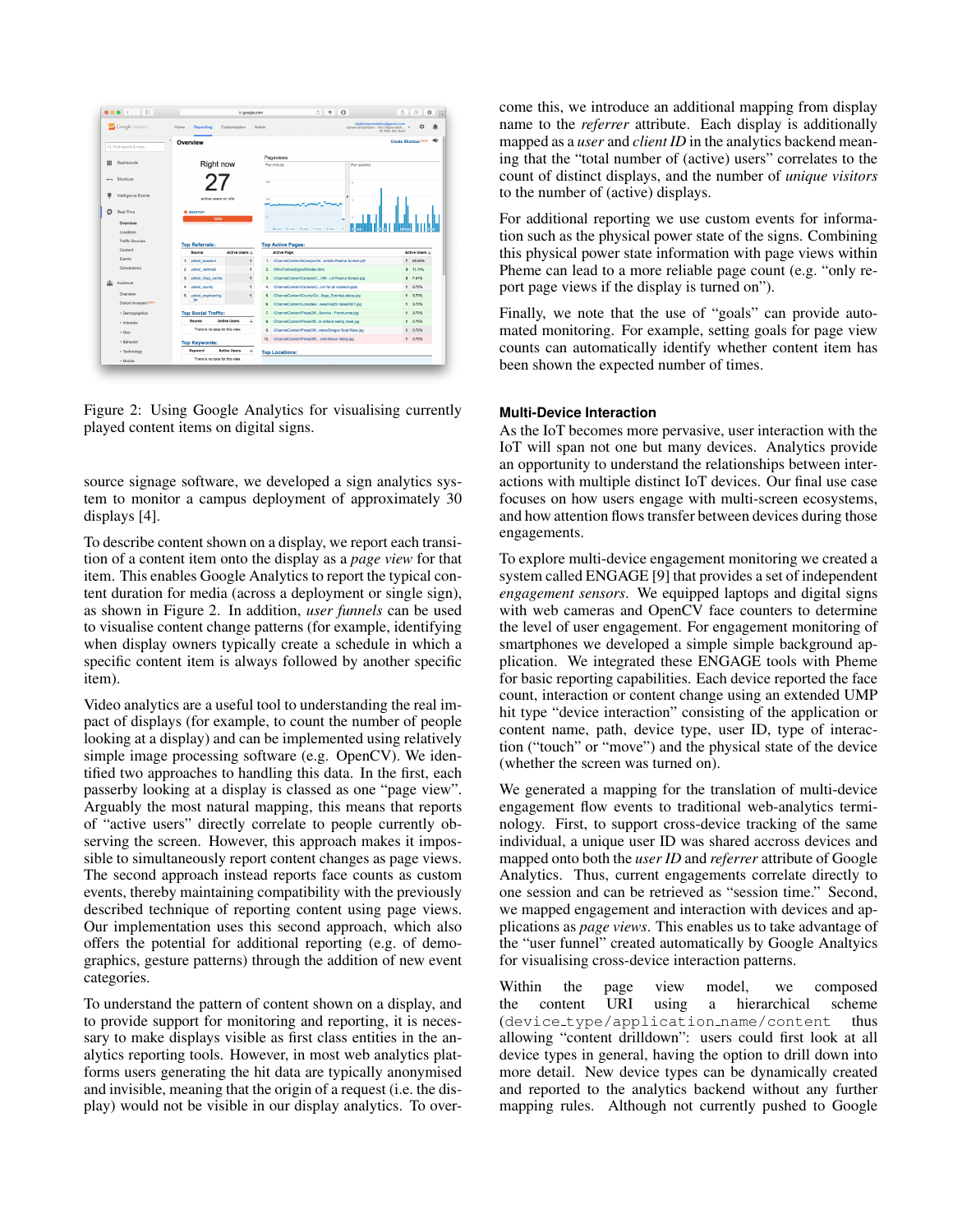Analytics, detailed information about interaction type is also collected by the client library.

## **Scalability**

One advantage of leveraging web analytics is the ability to leverage a highly scalable infrastructure. Google Analytics itself has a large user base and is capable of handling 1 billion hits per month per property (limited to 10 million for non-premium accounts) and 200,000 hits per user (e.g. client or sensor) per day (**[https://developers](https://developers.google.com/analytics/devguides/collection/gajs/limits-quotas)***.***google***.***com/ [analytics/devguides/collection/gajs/limits-quotas](https://developers.google.com/analytics/devguides/collection/gajs/limits-quotas)**). The latter equals to approximately 2.31 hits per user per second. Deployed as a cloud service, Pheme was built with scalability in mind and benefits from the scalability of App Engine including unlimited storage and the ability to handle large numbers of requests. To date, Pheme has run for eight months supporting our signage use case with an average of 30 clients generating  $\sim$ 114,000 requests per day ( $\sim$ 1.3 requests per second, and a total of 97 GB of data). Our environmental monitoring use case featured over 3,100 water level sensors.

# **CONSIDERATIONS WHEN USING WEB ANALYTICS FOR IOT DATA**

Our experiences with four distinct use cases suggest that when choosing to use a web analytics service for IoT applications a number of detailed considerations must be borne in mind. A key design decision is the selection of either *page view* or *event* hit types to represent data (the features of these hit types are described in Table [1\)](#page-2-0). If the data to be recorded is not binary then the lack of a value attribute for page views dictates that the event type should be used. Multiple variable values for the same entity can be mapped using separate events, each event sharing a common label (i.e. sensor identifier) and having a unique action that describes the value type. The values themselves can be mapped onto the value attribute (but must be given as positive integers). Thus, additional readings and states can be added in the future by pushing a new action/ value pair with the same label. An event's category attribute can be used for grouping multiple entities (e.g. all sensors in a household).

By contrast, if the IoT data simply reflects an occurrence of an event (where the important points are the start and end of that occurrence) then page views may be more appropriate; using page views in this way gives access to additional aggregations (e.g. time on site, bounce rate, funnels). For example, using page views in a domestic energy setting might allow observation of patterns in device use, such as the turning on of a kettle frequently being followed by use of the oven. However, the submission of a new page view event has the effect of ending any previous page view from the same user; in some cases household energy events may occur simultaneously (i.e. when the kettle and toaster are running concurrently) and this is not well represented by page views.

Page views may also be an appropriate reporting mechanism if the IoT entity being monitored can be described as a hierarchical association of elements that can be mapped onto a url-style path. For example, sensors installed in a certain room of an apartment could be described as apartment/room/sensor enabling content drill-down through these different levels.

Care should be taken when considering using web analytics to monitor IoT event data that is not reported in a timely fashion. Specifically, Google Analytics allows small time offsets to be reported using UMP to enable capture of events during periods of temporary disconnection (up to 4 hours). However, Google Analytics does not allow historical data or future, predicted events to be reported. Our extensions to UMP in Pheme do allow such events to be reported for local visualisation but these events cannot easily be injected into Google Analytics.

Web analytics aggregate and anonymise individual user (client) behaviours. However, when used in the IoT domain, it is common to want to filter and report hit events based on a specific client ID. Since this is unsupported, we found a common practice across our use cases was the mapping of sensor/ device ID to both client ID *and* referrer – thus making the entity's underlying identifier visible in the web analytics UI.

We note that the provision of client libraries allowed easy integration of analytics into IoT-related services similar to the JavaScript snippet approach for web analytics. A standard set of methods allows developers to track page views or events; mapping is performed both client-side (by deciding which values should be reported as events or page view paths) and on Pheme (by mapping onto standard UMP and injecting data into Google Analytics).

## **CONCLUSIONS**

Web analytics have revolutionised the development and use of web-based applications and services. In this paper we have shown that these same technologies can be repurposed to support IoT applications. In particular, through four distinct use cases we have demonstrated the implementation of a range of analytics services including sensor monitoring and user engagement tracking that have been successfully used over a number of months in an IoT deployment. Clearly Pheme does not provide the type of detailed domain-specific analytics that a comprehensive IoT analytics package offers. Moreover, our decision to use a RESTful API for Pheme coupled with the inherent limitations of the analytics system that we use means that we have limited support for streaming data and that data may require processing prior to injection (e.g. to accommodate negative numbers). However, we are able to add useful analytics to IoT deployments with minimal development effort and cost – thus addressing a significant barrier to widespread implementation of the IoT. Where more sophisticated analytics are required the architecture of Pheme enables data to be easily routed to domain specific visualisation and reporting tools.

In addition to providing a generally useful approach to IoT analytics, we believe that considering IoT in the context of web analytics will also help trigger a debate on the form that user-oriented analytics will take in the future IoT. If we are able to successfully capture user interactions with the IoT at scale this will enable developers to rapidly refine their device